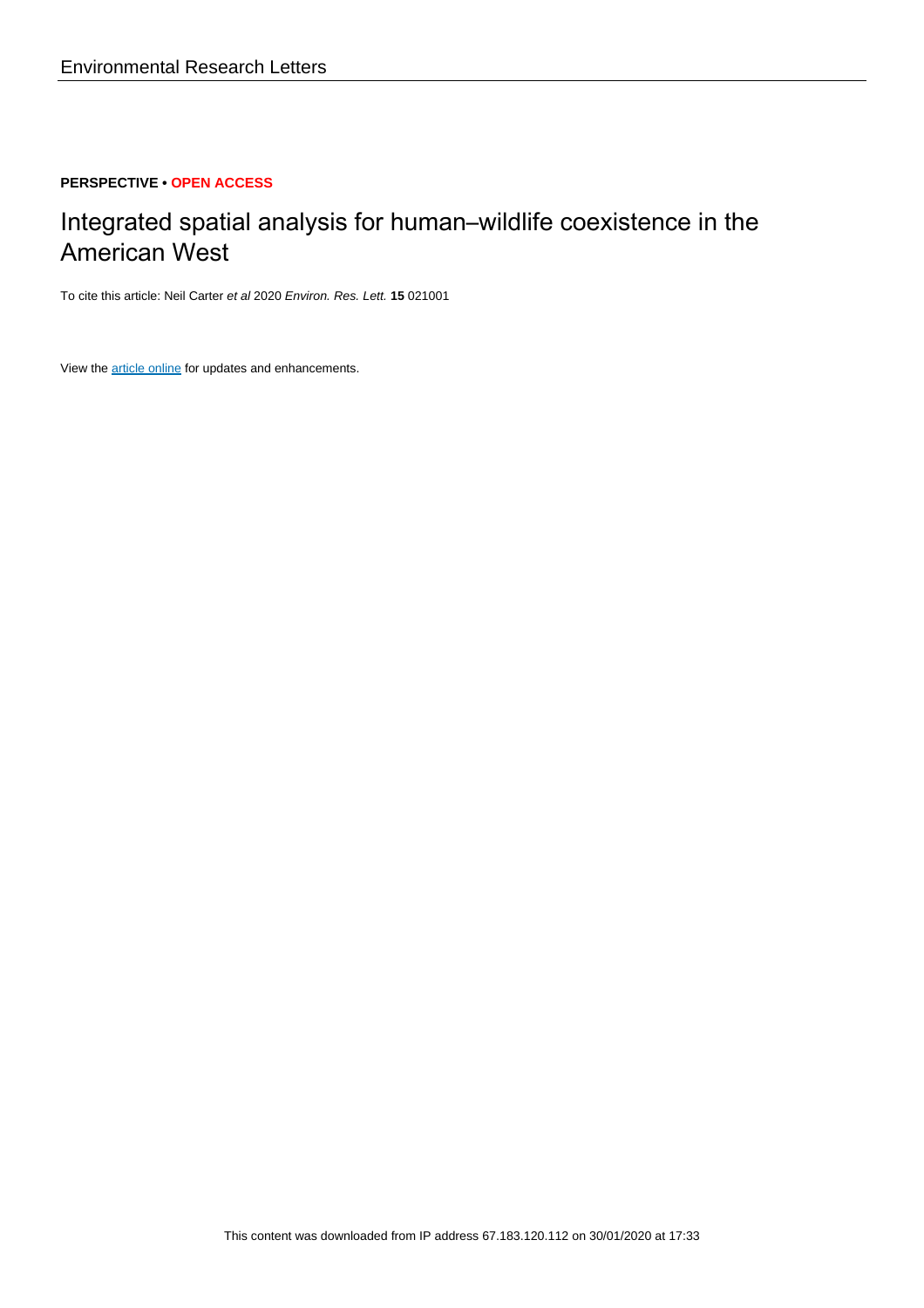## **Environmental Research Letters**

#### **PERSPECTIVE**

#### OPEN ACCESS

CrossMark

PUBLISHED 30 January 2020

Original content from this work may be used under the terms of the [Creative](http://creativecommons.org/licenses/by/3.0) [Commons Attribution 3.0](http://creativecommons.org/licenses/by/3.0) [licence.](http://creativecommons.org/licenses/by/3.0)

Any further distribution of this work must maintain attribution to the author(s) and the title of the work, journal citation and DOI.



## Integrated spatial analysis for human–wildlife coexistence in the American West

Neil Carter $^{1,12}$  $^{1,12}$  $^{1,12}$  (0), Matthew A Williamson $^2$  (0), Sophie Gilbert $^3$ , Stacy A Lischka $^4$ , Laura R Prugh $^5$ , Joshua J Lawler<sup>5</sup>, Alexander L Metcalf<sup>6</sup> (D, Aerin L Jacob<sup>7</sup>, Bray J Beltrán<sup>8</sup>, Antonio J Castro<sup>9,10</sup>, Abigail Sage<sup>2</sup> and Morey Burnham<sup>11</sup>

- <sup>1</sup> School for Environment and Sustainability, University of Michigan, Dana Building, 440 Church Street, Ann Arbor, MI 48109, United States of America
- <sup>2</sup> Human-Environment Systems, Boise State University. 1910 University Dr, Boise, ID 83725, United States of America
- <sup>3</sup> Department of Fish & Wildlife Sciences, University of Idaho, 875 Perimeter Drive, Moscow, ID 83844, United States of America <sup>4</sup> Department of Fish, Wildlife and Conservation Biology, Colorado State University, 1474 Campus Delivery, Fort Collins, CO 80523,
- United States of America <sup>5</sup> School of Environmental and Forest Sciences, University of Washington, Box 352100, Seattle, WA 98195, United States of America
- <sup>6</sup> Human Dimensions Lab, W A Franke College of Forestry and Conservation, University of Montana, 440 CHCB, 32 Campus Drive, Missoula, MT 59812, United States of America
- <sup>7</sup> Yellowstone to Yukon Conservation Initiative, 200-1350 Railway Ave., Canmore, AB, T1W 1P6, Canada
- <sup>8</sup> Heart of the Rockies Initiative, 120 Hickory St. Missoula, MT 59801, United States of America
- <sup>9</sup> Centro Andaluz para la Evaluación y Seguimiento del Cambio Global(CAESCG), Departamento de Biología Vegetal y Ecología, Universidad de Almería, La Cañada de San Urbano, E-04120, Almería, Spain
- <sup>10</sup> Idaho State University, Department of Biological Sciences, 921 South 8th Avenue, Pocatello, ID 83209, United States of America
- <sup>11</sup> Department of Sociology, Social Work, and Criminology, Idaho State University, 921 South 8th Avenue, Pocatello, ID 83209, United States of America
- Author to whom any correspondence should be addressed.

E-mail: [nhcarter@umich.edu](mailto:nhcarter@umich.edu)

Keywords: coexistence, spatial integration, conservation planning, wildlife

### Introduction

The future of conservation and human–wildlife relationships in the American West is at a defining moment. The region consists of a mosaic of land-cover types, with large amounts of public land under varying degrees of protection, use, and ownership. This public land provides the foundation for high levels of connectivity and habitat for healthy populations of wildlife, including those with large resource requirements such as large and wide-ranging mammals (Barnes et al [2016](#page-6-0)). However, space for wildlife is under threat in the West. Energy development projects, urban and ex-urban sprawl, increasing road traffic and density, and amenity-driven human migration are dramatically changing the ecological landscape (Leu et al [2008](#page-7-0)). The social landscape is rapidly changing as well, with new residents bringing different worldviews, economic activities, and expectations regarding wildlife and their habitats (Teel and Manfredo [2010](#page-7-0)). Because maintaining and establishing landscape connectivity for wildlife in part depends on facilitating their movement across privately-owned lands that connect protected areas, balancing disparate human priorities with wildlife conservation across large landscapes in the American West requires novel approaches to conservation practice.

Inclusion of multi-level drivers of social processes and human behavior in spatial analysis and conservation planning represents a tremendous opportunity to improve outcomes for both wildlife and humans in shared landscapes (Lischka et al [2018](#page-7-0)). A growing body of work has demonstrated novel ways to spatially integrate social and ecological factors that can better inform decision making for human–wildlife coexistence under changing conditions (Bryan et al [2011](#page-7-0), Behr et al [2017](#page-6-0), Williamson et al [2018](#page-7-0)). Here, we build on that foundation to underscore the utility of integrating social factors into traditional spatial analysis to promote human–wildlife coexistence in the American West.

### Conceptual framing for integrated spatial analysis

Contemporary conservation and land use plans integrate a substantial amount of information on landscapes' biophysical characteristics (e.g. land cover, topography, climatic conditions) and the (potentially pervasive) impacts of human actions (e.g. land use, environmental policy) to identify priority locations for conservation and management actions. This information is often generated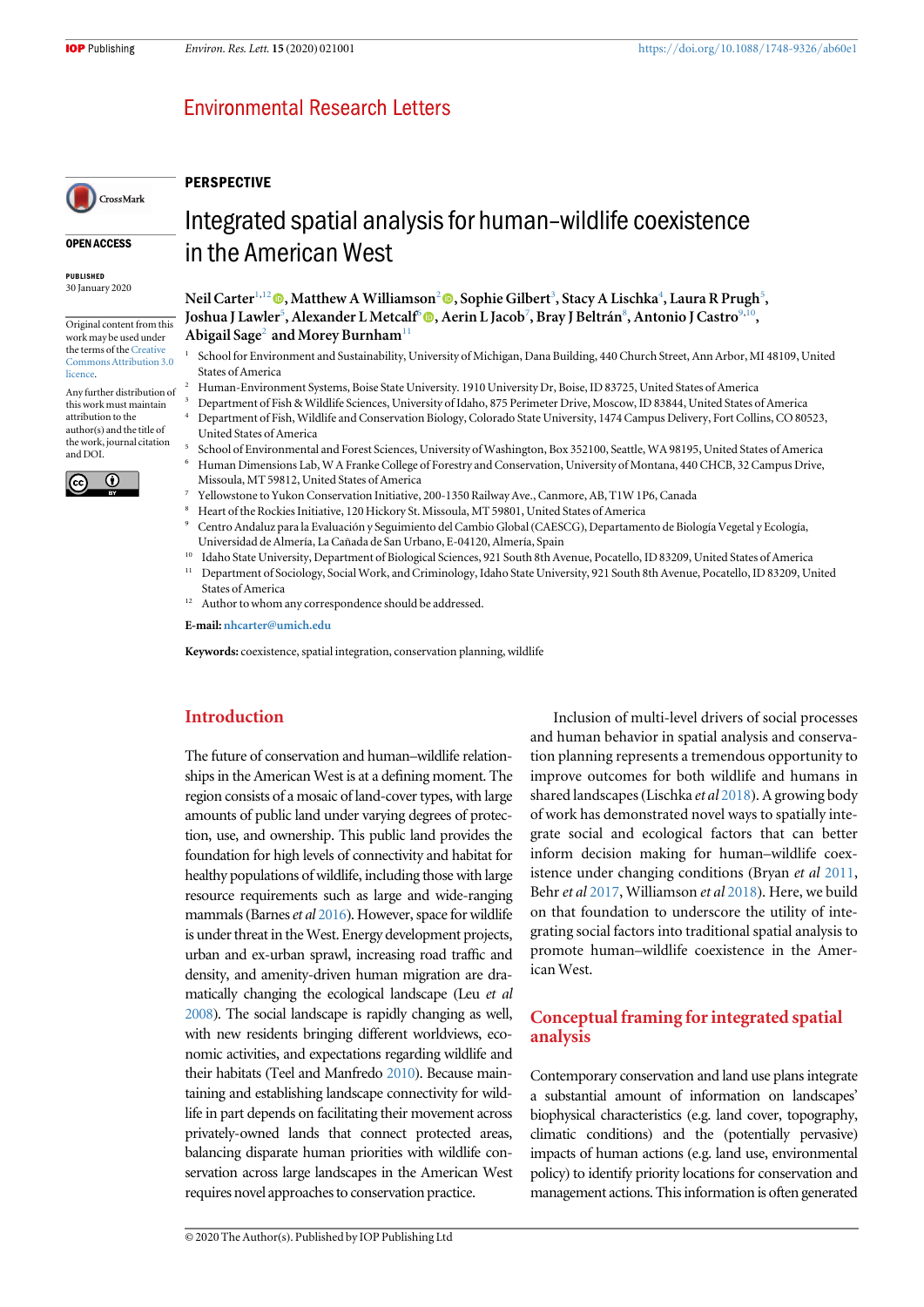

using modeled interpolations of habitat suitability and structural or functional connectivity or other conservation metrics. Areas of biophysical importance are considered in conjunction with the monetary costs associated with developing and implementing a conservation plan. However, important social processes such as wealth distribution, institutional and governance structures, worldviews, and human attitudes—all drivers of human behaviors—may intervene to make monetary cost alone a poor proxy for the benefits and costs of coexistence (Carter and Linnell [2016](#page-7-0)). Failure to adequately consider these seldom used social dimensions will stymie implementation of plans or render them ineffective (figure 1).

We advocate an alternative framework wherein habitat quality, connectivity, or other conservation metrics are derived from attributes of both the biophysical and social landscapes (figure 1). Explicitly incorporating social factors into spatial analysis would allow practitioners to identify locations where coexistence strategies are both biologically critical and socially feasible. Moreover, a broader incorporation of the social factors that inhibit or promote conservation may help identify a more diverse suite of targeted interventions to achieve desired conservation outcomes.

#### Example Cases of integrated spatial analysis

Several key concepts, metrics, and data types in wildlife and human research are amenable to spatial integration (table [1](#page-3-0)). Below, we provide three example cases that highlight the value of integrating social dimensions into traditional wildlife-related metrics in the American West.

#### Integrating social dynamics into habitat assessments

Measuring and mapping animal habitats are core activities of wildlife ecologists. Often spatial trends in human activities, such as urban sprawl, are included as predictors in habitat models via maps of land cover. However, social perceptions and changes in human institutions, attitudes, and behaviors associated with human demographic, cultural, or political change can also have strong effects on wildlife habitats. For example, rapid population growth in many areas of the American West is often associated with a decline in farming and ranching, and an increase in outdoor recreation (Hansen et al [2002](#page-7-0)). Such shifts not only alter habitat characteristics of landscapes (e.g. fragmenting riparian areas) but also the frequency of direct human–wildlife encounters. Furthermore, interactions between economic modernization (e.g. urbanization) and human demography have shifted worldviews toward wildlife (e.g. support for protection) in many parts of the world (Bruskotter et al [2017](#page-7-0)), including in the American West (Teel and Manfredo [2010](#page-7-0)), affecting how people perceive, value and behave toward wildlife (e.g. emphasizing nonconsumptive uses). Thus, changes in the characteristics of humans moving to or from an area may have a strong effect on local wildlife beyond physical changes to habitat (e.g. fragmentation from roads and recreational trails). The effects of changing social dimensions have not yet been sufficiently incorporated into spatial analyses and planning for wildlife conservation.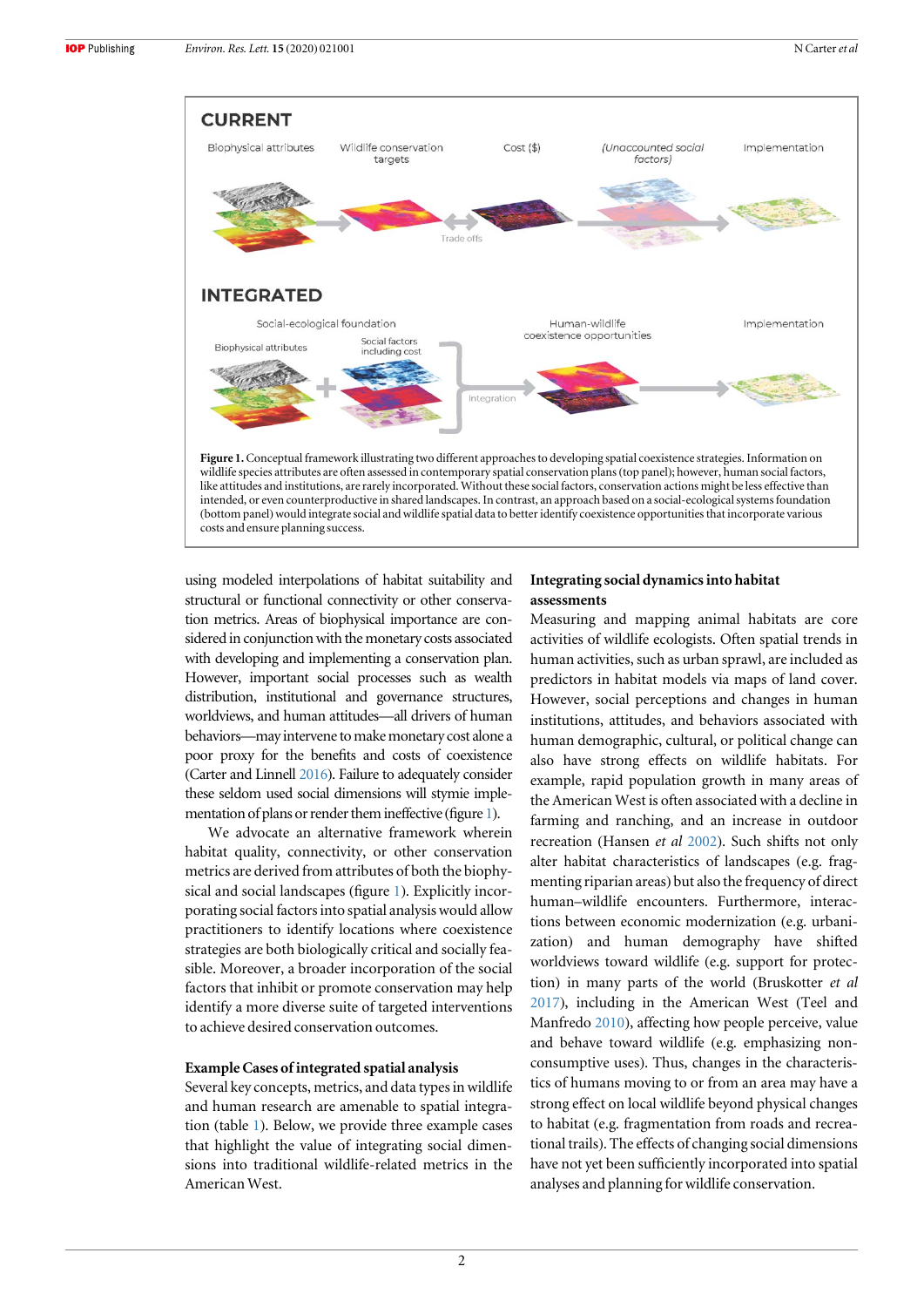<span id="page-3-0"></span>Table 1. Summary of various concepts and measures in social-ecological science that are amenable to spatial integration for human-wildlife coexistence. We also indicate the degree to which we perceive these different data discoverable to researchers and practitioners. High = Publically available data covering large spatial extents; Moderate = Available on a project-by-project basis, over small spatial extents; Low = Not available, but possi methods to collect.

| Domain     | Concept                                           | Definition                                                                                                 | Example spatial metrics/data                                                                         | Spatial data availability |
|------------|---------------------------------------------------|------------------------------------------------------------------------------------------------------------|------------------------------------------------------------------------------------------------------|---------------------------|
| Ecological | Habitat selection/use                             | Features of geographic space that determine an area's potential to support<br>a species                    | Habitat suitability index, utility distributions, occupancy                                          | High                      |
|            | Species distribution                              | Geographical distribution of occurrence of wildlife species                                                | Animal abundance, species richness, home ranges                                                      | High                      |
|            | Population dynamics                               | Variation in population size due to birth, death, immigration and emigra-<br>tion rates                    | Mortality locations, colonized locations, genetic structure                                          | Moderate                  |
|            | Connectivity                                      | The degree to which a landscape promotes or impedes animal movement<br>between habitat patches             | Resistance, least-cost paths, pinch-points                                                           | Moderate                  |
| Social     | Social carrying capacity                          | Upper and lower limit of tolerance for a wildlife species or population                                    | Tolerance (attitudinal or behavioral) for wildlife, emotional<br>response to wildlife                | Moderate to low           |
|            | Management/conservation policies and<br>practices | Geographical distribution and magnitude of management or conservation<br>policies and practices            | Restoration treatments, land-use, wildlife crossing structures,<br>hunting quotas, grazing intensity | High to moderate          |
|            | Human geography                                   | Spatial organization and processes affecting interrelationships between<br>people, places and environments | Demographics, land values, land development rates, amenities,<br>purchasing patterns                 | High                      |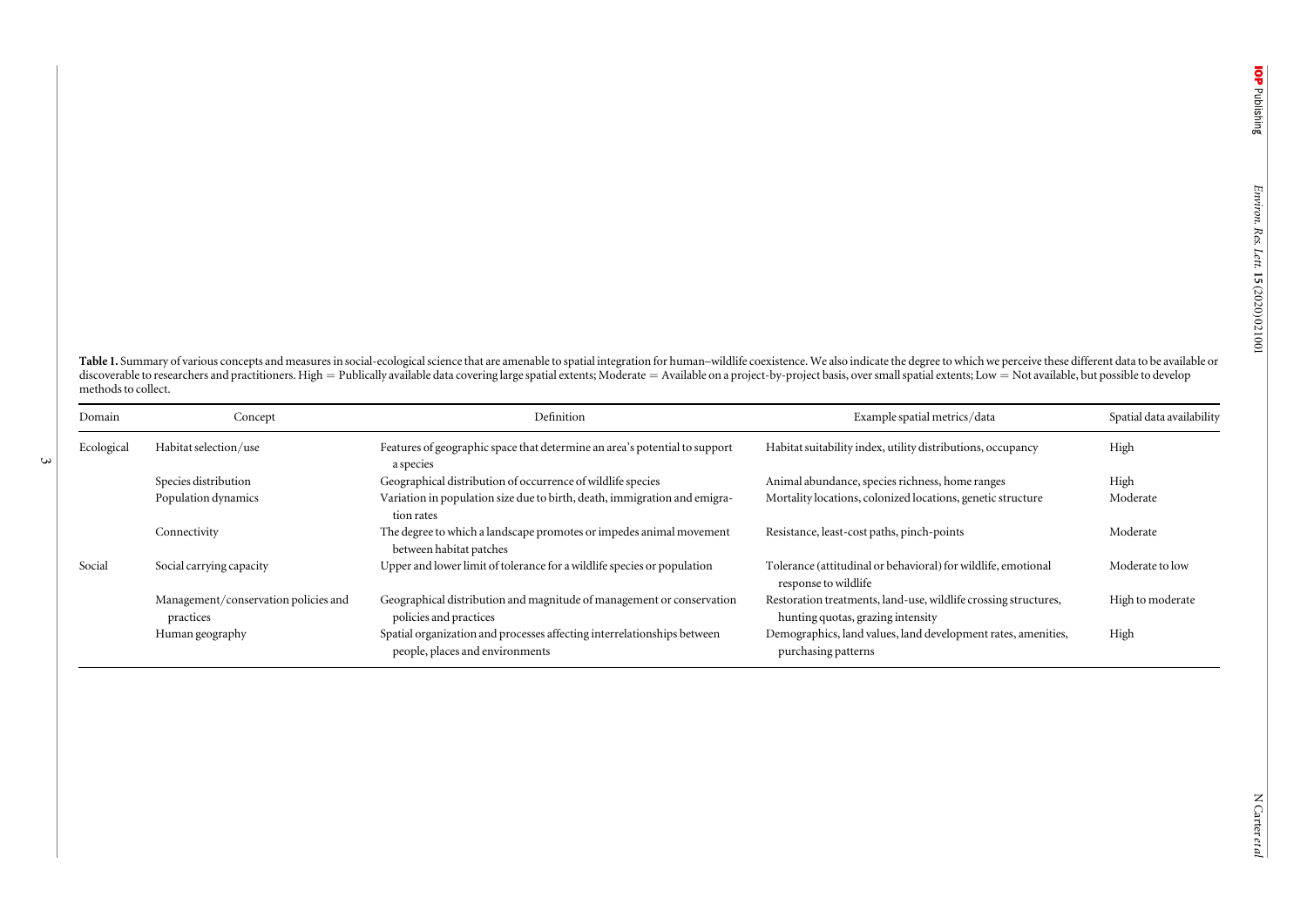#### Incorporating human tolerance in connectivity surfaces

In addition to habitat quality, ecologists often seek to map habitat connectivity, focusing on the factors that impede animal movements across landscapes, such as roads and inhospitable land-cover types. It is possible for wildlife to use human-occupied areas as habitat or movement corridors despite negative attitudes toward those animals, although these attitudes may impede efforts to restore wildlife populations, habitats or connectivity. Moreover, without spatial information on human tolerance, conservation actions may facilitate animal movement to ecological traps, where landscape features appear as suitable habitat yet human intolerance may lead to mortality. For example, human intolerance is a major impediment to reintroduction efforts of predator species, such as grizzly bears(Ursus arctos horribilis) or Mexican wolves (Canis lupus baileyi), where a large proportion of known mortalities are attributed to management removal or illegal retaliatory killing (USFWS [2016,](#page-7-0) USGS [2018](#page-7-0)). Indeed, high-quality biological habitat (e.g. floodplains, berry patches) is often also preferred by humans for development. Mapping human tolerance levels (attitude or behavior) and integrating them into existing analytical approaches for measuring connectivity will help identify priority areas for conservation that better account for the social dimension.

#### Evaluating spatial patterns of ecosystem services, disservices, and their recipients

Researchers also seek to quantify and map ecosystem services provided by wildlife, such as ecotourism, crop pollination, or waste and pest removal (Lozano et al [2019](#page-7-0)). In other instances, wildlife can be the source of ecosystem disservices or conflicts, such as crop damage or livestock depredation (Ceauşu et al [2019](#page-7-0)). However, a recent global assessment found that current research has emphasized conflicts in lieu of taking into account both benefits and costs of wildlife (Lozano et al [2019](#page-7-0)). Multiple ecosystem (dis)services may spatially overlap, depending on the types of wildlife, people's perceptions and values, and the different human–wildlife interactions that co-occur, producing a landscape where the costs, benefits, and net effects of wildlife on humans depend on multiple intersecting and spatially-related factors (Ceauşu et al [2019](#page-7-0)). As such, the costs and benefits of wildlife populations are often borne by non-overlapping social groups, which can facilitate or limit stakeholder support for the protection of habitat corridors or other conservation actions in shared landscapes. For example, gray wolf (Canis lupus) viewing activities in Yellowstone National Park and their associated effects on the regional economy, generated an estimated US\$70 million annually to Idaho, Montana, and Wyoming in 2005 (Duffield et al [2006](#page-7-0)). However, from 1989 to 2008, nearly 1000

instances of livestock depredation by wolves occurred in those same three states (Bradley et al [2015](#page-6-0)). In response, 326 partial packs and 48 full packs were killed (Bradley et al [2015](#page-6-0)). The spatial patterns of both wildlife-related ecosystem services and disservices, and their recipients, remain inadequately understood.

#### Opportunities for spatial data integration and analyses

There are various levels and methods of integrating human and wildlife data (table [2](#page-5-0)), each of which has its advantages, disadvantages, and outcomes for conservation planning. Below we highlight several promising methods.

Driving the big data revolution are remotelysensed and social media data, which open up new avenues for spatial integration at unprecedented scales and extents. The increased availability of worldwide high-resolution remote sensing products from a number of sources, such as the National Aeronautics and Space Administration (NASA)'s Landsat, moderate resolution imaging spectroradiometer (MODIS), Visible Infrared Imaging Radiometer Suite (VIIRS), the European Space Agency (ESA)'s Sentinel, and other ventures, enable inference and prediction of species distributions and their change (Jetz et al [2019](#page-7-0)). When combined with ancillary data, like wildlife population surveys, Earth Observation data enable the spatial characterization of an animal's realized niche, which might be constrained by human worldviews, attitudes, or behaviors. Social media platforms are also an increasingly important source of information for investigating human–nature interactions, including coupling location data with perceptions (e.g. ecosystem services), motivations, and behaviors. For example, recent work extracted data from users of different social media platforms to quantify and map their aesthetic and recreational values toward landscapes across European countries(Van Zanten et al [2016](#page-7-0)).

New analysis techniques, or those from other fields, offer promise for more robust integration of social dimensions into spatial analysis for wildlife conservation planning. Microtargeting, for example, allows conservationists to borrow tools from marketing and political sciences to understand conservation propensity at the individual level (Metcalf et al [2019](#page-7-0)). Coupled with increasing access to spatially explicit data on land ownership, these techniques could allow wildlife conservationists to identify prime corridor areas based on habitat quality and social receptivity. Geospatial tools, common in the field of human geography, can be used to spatially map and predict human tolerances toward wildlife (e.g. Struebig et al [2018](#page-7-0)) and integrate those surfaces into models of landscape resistance to animal movement (i.e. unidirectional relationship in table [2](#page-5-0)). Likewise, spatializing models of the policy processes (e.g. collaborative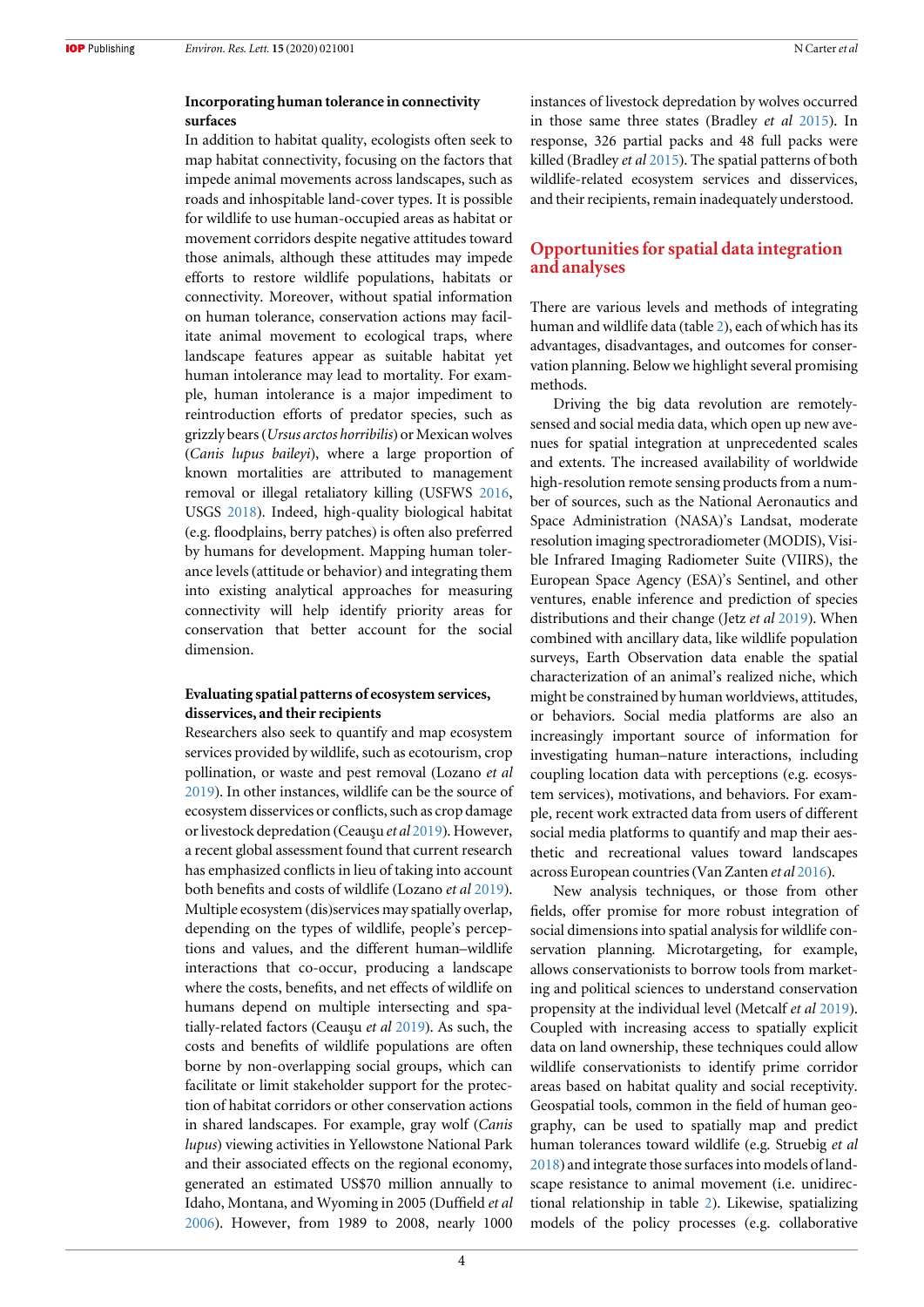<span id="page-5-0"></span>Table 2. Summary of existing ways of integrating social and ecological layers for human–wildlife coexistence. A non-exhaustive list of methods, considerations, and outcomes are described for each level of integration.

5

| Level of<br>integration | Definition                                                       | Example analytical methods                                                                    | Advantages                                                                                                | Disadvantages                                                                   | Planning outcomes                                                                                                                                            |
|-------------------------|------------------------------------------------------------------|-----------------------------------------------------------------------------------------------|-----------------------------------------------------------------------------------------------------------|---------------------------------------------------------------------------------|--------------------------------------------------------------------------------------------------------------------------------------------------------------|
| Implicit                | Inferred spatial relationships<br>between humans and<br>wildlife | Co-occurrence mapping and<br>visual inspection of maps                                        | Simple and quick to perform                                                                               | Unable to quantify or predict<br>relationships, lack of causal<br>understanding | Visual understanding, heuristic for future work                                                                                                              |
| Unidirectional          | Spatial effects of humans on<br>wildlife, and vice-versa         | Spatial regressions, occupancy<br>analysis, and machine learning                              | Amenable to disparate data and statisti-<br>cally tractable                                               | Limited causal understanding and<br>predictive capacity                         | Quantified human-wildlife interactions, spatial<br>predictions of interactions within limit scope,<br>and insights on policy impacts                         |
| Bidirectional           | Reciprocal human-wildlife<br>spatial interactions                | Spatial social-ecological network<br>analysis, agent-based modeling,<br>and scenario analysis | Assess change over time, greater causal<br>understanding, and potentially<br>greater predictive capacity. | Data and computationally intensive,<br>and time consuming                       | Quantified human-wildlife interactions, spatial &<br>temporal predictions of interactions across<br>different contexts, and evaluation of policy<br>efficacy |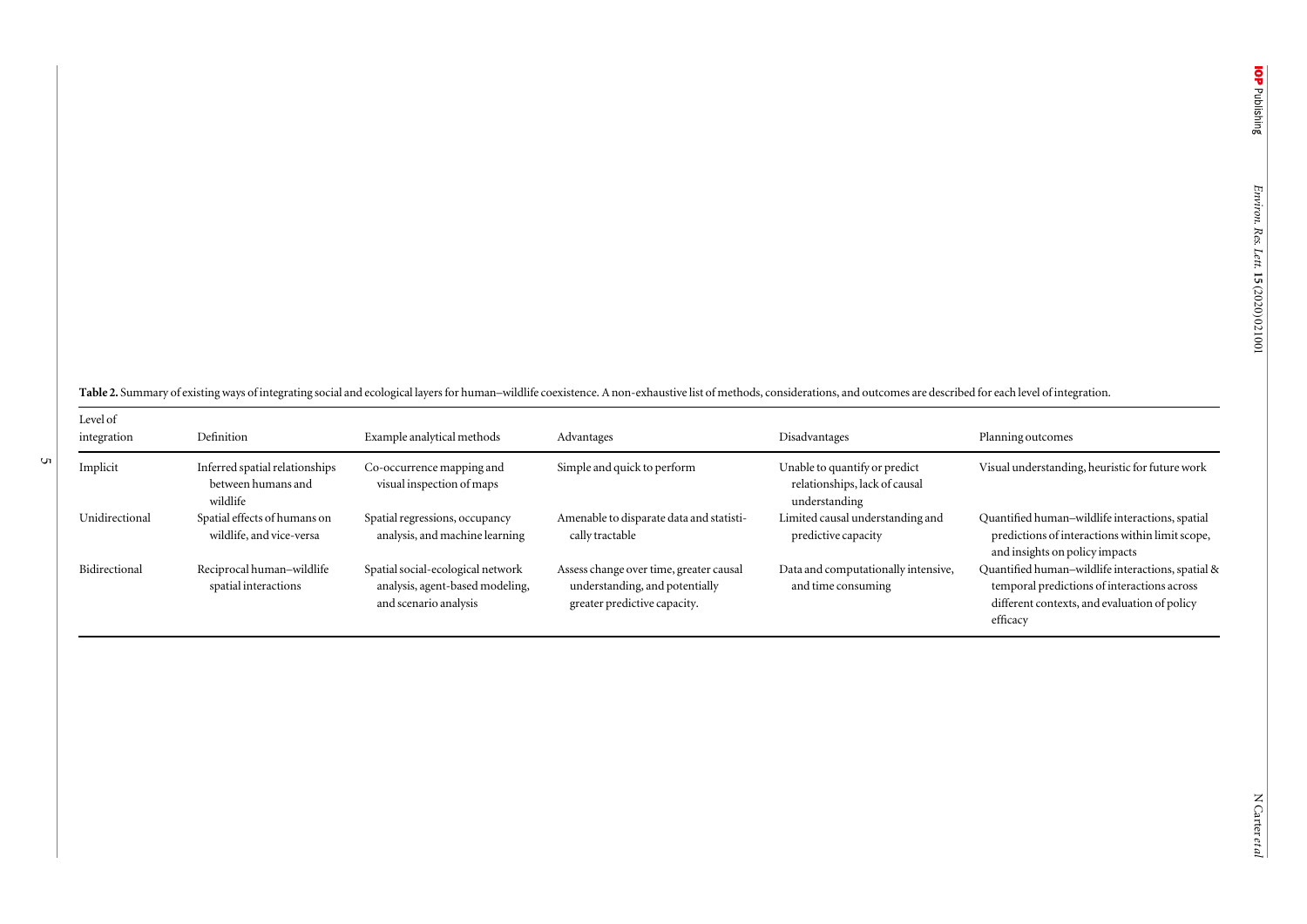<span id="page-6-0"></span>governance, Bergsten et al 2014) may help identify the policy windows, incentives, and key players and influencers that promoted conservation action in areas where it has already occurred and facilitate the search for similar conditions along animal movement pathways. Co-producing spatial maps with local communities, e.g. through participatory mapping (Ramirez-Gomez et al [2016](#page-7-0)), can provide place-based insights on the spatial overlap of important areas for both humans and wildlife. Integrating social and ecological networks can reveal the interdependencies of human and wildlife communities as well as the consequences of scale mismatch (Bodin et al 2019).

Interactions between humans and wildlife are structured in time as well as space. For instance, conservation actions may alter the distribution of species (e.g. increased use of wildlife corridors may bring wildlife into areas where they were previously uncommon), which may alter human attitudes or tolerance towards those species going forward. To assess these changes, dynamic occupancy and spatial capturerecapture models can include various human activities as predictors of the probability that a species (re)occupies or vacates a portion of the landscape through time (Marescot et al [2019,](#page-7-0) table [2](#page-5-0)). Spatial econometric models can simulate how landowners respond to wildlife-related policies and measure the consequences of these decisions for wildlife conservation (Lewis et al [2011](#page-7-0)). Agent-based models also provide a means of incorporating the complexity of human decision making with the behavioral response of species (Van Schmidt et al [2019](#page-7-0), table [2](#page-5-0)). Parameterizing these models could be based on telemetry and accelerometer data that measure an animal's behavioral response to the presence of different human activities (e.g. recreation, hazing), potentially augmented by other forms of wildlife or human data (e.g. remote camera traps, citizen science and social media data).

#### Conclusion

Although calls have been made in the past to integrate human and wildlife data in spatial analysis and conservation planning, conceptual and methodological hurdles persist. Here, we draw from multiple disciplines and work in various regions to provide suggestions for overcoming those hurdles, and highlight concrete examples of the utility of an integrated approach in shared landscapes, such as those that characterize the American West (Jones et al [2019](#page-7-0)). Mainstreaming integrated spatial analysis into coexistence strategies, however, will require developments in multiple areas, including: overcoming technical challenges of data awareness, processing, and access; establishing new spatial metrics of human social factors, like attitudes; quantifying spatial tradeoffs in human–wildlife interactions, such as in ecosystem (dis)services; protecting highly sensitive, spatial wildlife data (e.g. reproductive locations, high-use areas targeted by poachers) and human data (e.g. confidential information); and quantifying spatial feedbacks between humans and wildlife. Furthermore, as global change becomes ubiquitous and conservation needs and priorities fluctuate in space and time, integrated spatial analysis and conservation planning will need to become an iterative process, requiring increased use of forecasting, decision support frameworks, and involvement with multiple stakeholder groups. Progress in these areas is predicated on people recognizing the value of social-ecological analysis, investing in it, and innovating creative solutions to its constraints. Doing so will help advance the theory and practice of coexistence in globally pervasive shared landscapes.

#### Acknowledgments

This paper was the result of a workshop in May 2018 in Boise, Idaho, titled 'The social-ecological future of the American West.' The work was supported by the NSF Grant IIA-1301792 to Boise State University, NASA Ecological Forecasting Grant NNX17AG36G to NHC, and a NSF DEB-1652420 to LRP.

#### Data availability

Data sharing is not applicable to this article as no new data were created or analyzed in this study.

#### ORCID iDs

Neil Ca[r](https://orcid.org/0000-0002-4399-6384)ter  $\bullet$  [https:](https://orcid.org/0000-0002-4399-6384)//orcid.org/[0000-0002-](https://orcid.org/0000-0002-4399-6384) [4399-6384](https://orcid.org/0000-0002-4399-6384)

Matthew A Williamso[n](https://orcid.org/0000-0002-2550-5828)  $\bullet$  [https:](https://orcid.org/0000-0002-2550-5828)//[orcid.org](https://orcid.org/0000-0002-2550-5828)/0000-[0002-2550-5828](https://orcid.org/0000-0002-2550-5828) Alexander L Metcal[f](https://orcid.org/0000-0001-9532-585X)  $\bullet$  [https:](https://orcid.org/0000-0001-9532-585X)//orcid.org/[0000-0001-](https://orcid.org/0000-0001-9532-585X)

[9532-585X](https://orcid.org/0000-0001-9532-585X)

#### References

- Barnes M D et al 2016 Wildlife population trends in protected areas predicted by national socio-economic metrics and body size Nat. Commun. 7 [12747](https://doi.org/10.1038/ncomms12747)
- Behr D M, Ozgul A and Cozzi G 2017 Combining human acceptance and habitat suitability in a unified socio-ecological suitability model: a case study of the wolf in Switzerland J. Appl. Ecol. 54 [1919](https://doi.org/10.1111/1365-2664.12880)–29
- Bergsten A, Galafassi D and Bodin Ö 2014 The problem of spatial fit in social-ecological systems: detecting mismatches between ecological connectivity and land management in an urban region Ecol. Soc. [19](https://doi.org/10.5751/ES-06931-190406) 6
- Bodin Ö et al 2019 Improving network approaches to the study of complex social–ecological interdependencies Nat. Sustain. [2](https://doi.org/10.1038/s41893-019-0308-0) [551](https://doi.org/10.1038/s41893-019-0308-0)–9
- Bradley E H, Robinson H S, Bangs E E, Kunkel K, Jimenez M D, Gude J A and Grimm T 2015 Effects of wolf removal on livestock depredation recurrence and Wolf recovery in Montana, Idaho, and Wyoming J. Wildl. Manage. 79 [1337](https://doi.org/10.1002/jwmg.948)–46